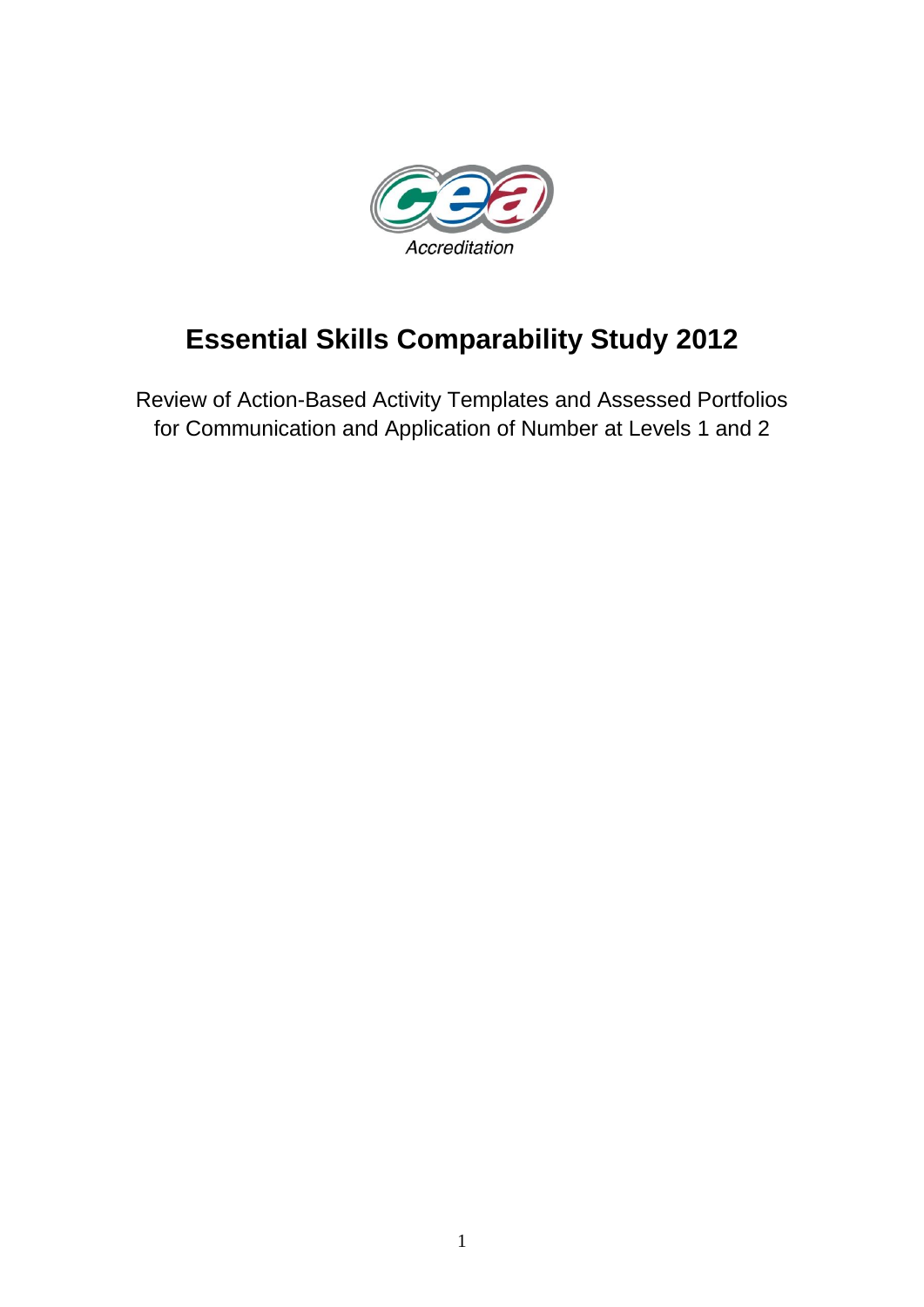# **Contents**

| <b>Introduction</b><br>Aim<br>Objectives<br>Scope     | 3<br>3<br>3<br>3 |
|-------------------------------------------------------|------------------|
|                                                       |                  |
| Findings                                              | 4                |
| <b>Actions for Awarding Organisations</b>             | 5                |
| <b>Background</b>                                     | 6                |
| <b>Methodology</b>                                    | 8                |
| <b>Communication: ABA Templates</b>                   | 9                |
| Background                                            | 9                |
| Findings                                              | 9                |
| <b>Required Actions</b>                               | 10               |
| <b>Communication: Assessed ABA Portfolios</b>         | 11               |
| Background                                            | 11               |
| Findings                                              | 11               |
| <b>Required Actions</b>                               | 14               |
| <b>Application of Number: ABA Templates</b>           | 15               |
| Background                                            | 15               |
| Findings                                              | 15               |
| <b>Required Actions</b>                               | 16               |
| <b>Application of Number: Assessed ABA Portfolios</b> | 17               |
| Background                                            | 17               |
| Findings                                              | 18               |
| <b>Required Actions</b>                               | 19               |
| <b>Conclusions</b>                                    | 20               |
| <b>Actions for Awarding Organisations</b>             | 21               |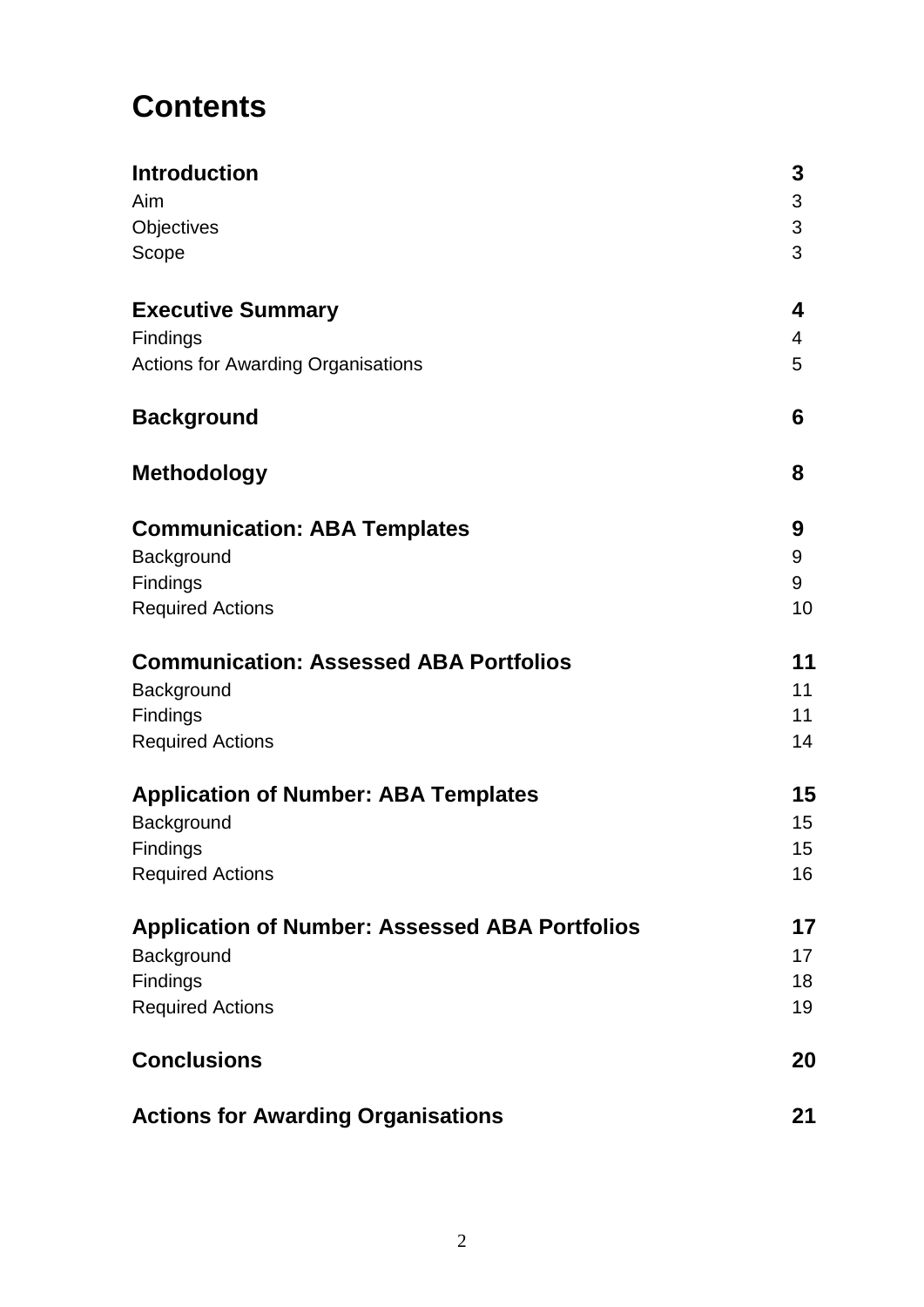# **Introduction**

The Essential Skills (ES) qualifications in Communication and Application of Number at Levels 1 and 2 are included in most Department for Employment and Learning (DEL) funded Apprenticeship and training programmes, as appropriate. ES qualifications are also now offered in approximately 70 schools in Northern Ireland.

CCEA Accreditation is the regulator for ES qualifications in Northern Ireland and as part of this remit seeks to ensure that the standards of examinations and assessments conducted by bodies or authorities in Northern Ireland are appropriate. These Essential Skills qualifications are only available in Northern Ireland, and there are three awarding organisations (AOs):

- City & Guilds;
- Council for the Curriculum, Examinations and Assessment (CCEA); and
- National Open College Network (NOCN).

This study took place in October 2012 and involved a sample of Action-Based Activity (ABA) templates and assessed portfolios. The results are available in the Accreditation area of the CCEA website at [www.ccea.org.uk.](http://www.ccea.org.uk/) They will also form part of the 2013 ES Monitoring Activity Reports on each of the three AOs.

### **Aim**

This study aims to compare the *opportunity* for achievement and *actual* achievement of candidates taking ES Communication and Application of Number qualifications at Levels 1 and 2.

### **Objectives**

The objectives of this study are:

- to determine if a sample of ABA templates give learners the opportunity to meet the assessment criteria for ES Communication and Application of Number at Levels 1 and 2;
- to determine if a sample of assessed ABA portfolios from ES Communication and Application of Number at Levels 1 and 2 meet the assessment criteria *within* each AO (City & Guilds, CCEA and NOCN); and
- to judge if a sample of assessed ABA portfolios from ES Communication and Application of Number at Levels 1 and 2 meet the assessment criteria *across all three* AOs (City & Guilds, CCEA and NOCN).

### **Scope**

The awarding organisations in scope for this study are all three of those that offer ES qualifications in Communication and Application of Number at Levels 1 and 2: City & Guilds, CCEA and NOCN.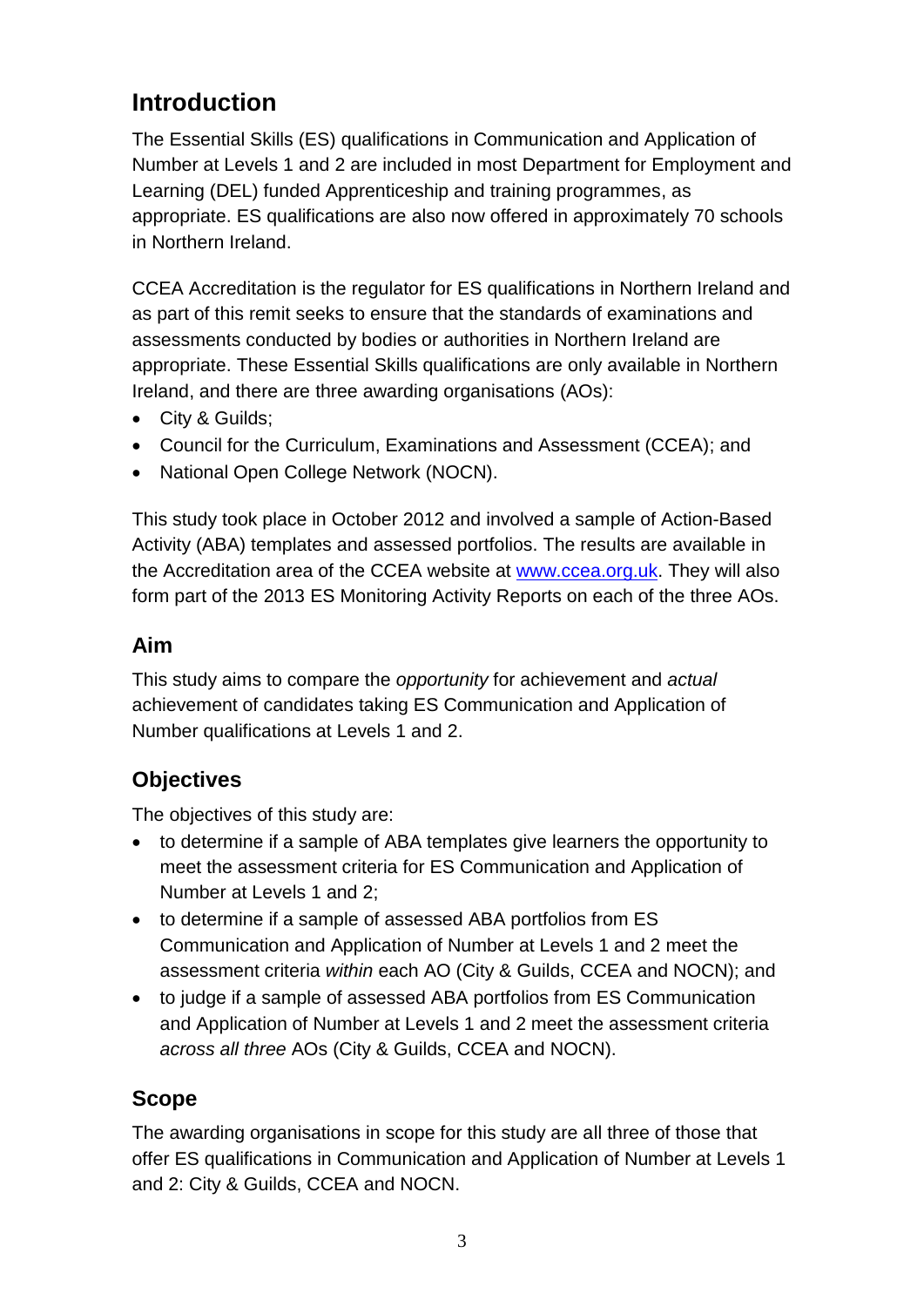# **Executive Summary**

The aim of this study was to compare opportunity for achievement and actual achievement of learners taking Essential Skills Communication and Application of Number qualifications at Levels 1 and 2, both within each awarding organisation and across all three awarding organisations that offer the qualifications: City & Guilds, CCEA and NOCN.

The study took place in October 2012 and involved assessed Action-Based Activity (ABA) portfolios and ABA templates offered by each awarding organisation.

### **Findings**

Below is a summary of findings from the study:

- 1. The ABA templates offered by each AO in Communication at Level 1 and Level 2 and in Application of Number at Level 1 allow the learner to generate the evidence needed, demonstrate competence and meet the appropriate assessment criteria.
- 2. The current ABA templates for Application of Number at Level 2 offered by each AO do not give learners all the information they need to generate the required evidence, demonstrate competence and meet the appropriate assessment criteria.
- 3. Of the total number of assessed ABA portfolios that were examined, the following met the required assessment criteria:
	- 17 of 19 Communication portfolios assessed at Level 1;
	- 22 of 24 Communication portfolios assessed at Level 2;
	- 10 of 14 Application of Number portfolios assessed at Level 1; and
	- 27 of 30 Application of Number portfolios assessed at Level 2.
- 4. Each of the three AOs had a small number of assessed ABA portfolios that did not meet the required assessment criteria. However, a high percentage of portfolios across all AOs did meet the assessment criteria, and this gives confidence that standards are being applied consistently.
- 5. In the main, the sample of assessed ABA portfolios from Essential Skills Communication and Application of Number at Levels 1 and 2 showed that the assessment criteria were applied consistently across the three awarding organisations, as learners' attainments met the assessment criteria for the appropriate level (Level 1 or Level 2).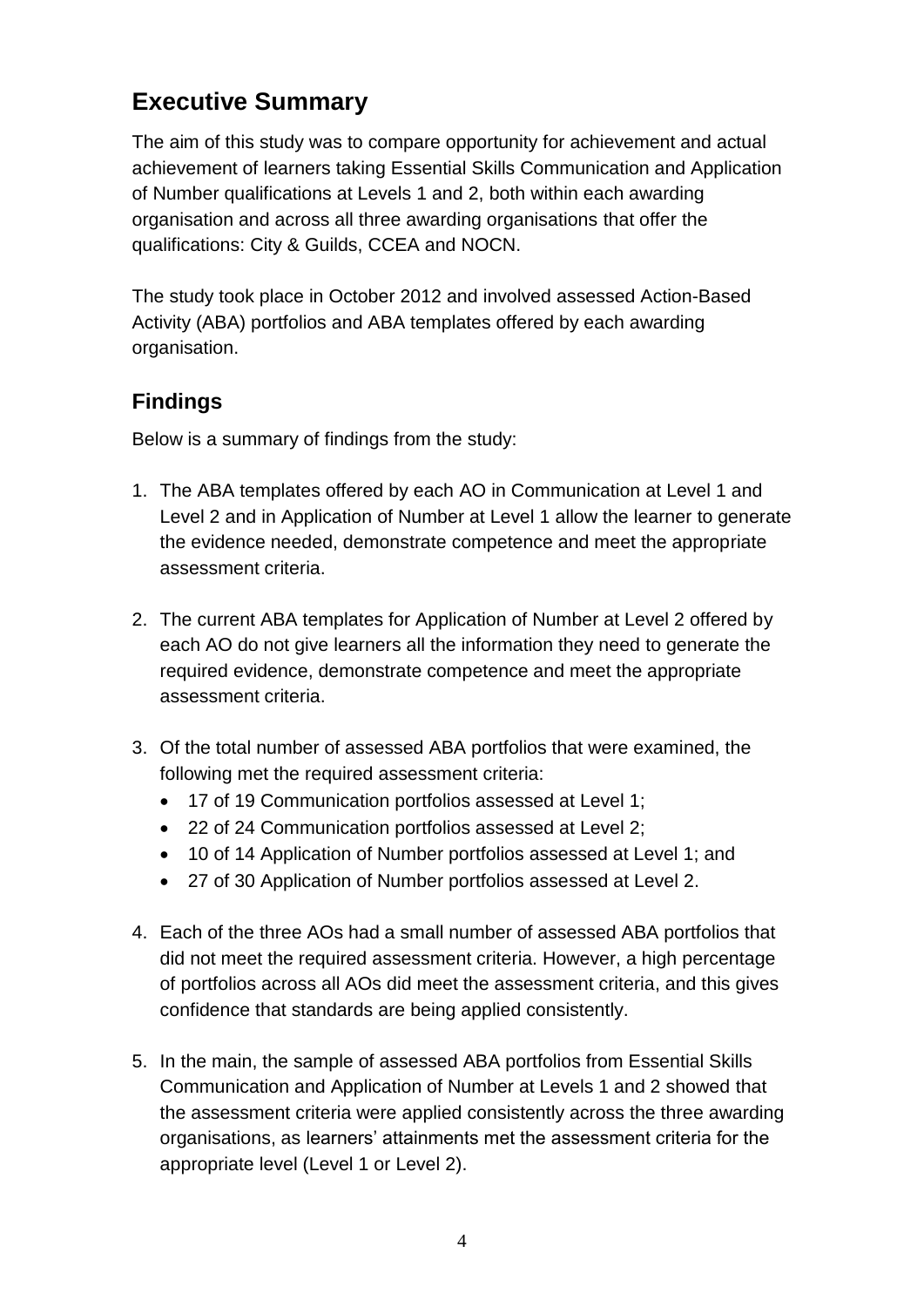### **Actions for Awarding Organisations**

As a result of the findings from this study, there are a number of actions to be addressed by all awarding organisations. These require the awarding organisations to:

- 1. review the ABA templates for Communication and Application of Number to ensure they provide consistent advice and guidance in both the Vocational and General Themed templates;
- 2. revise the Application of Number Level 2 templates to make clear that learners need one continuous activity to provide evidence that meets assessment criteria N2.1, N2.2 and N2.3;
- 3. make examples of stimulus materials in the ABA templates more relevant, and have them reflect a broader range of sources;
- 4. review the language used and the readability of the ABA templates;
- 5. clarify the content and references that portfolios need to include; and
- 6. give guidance to assessors on the requirements for marking and annotation of portfolios.

In addition, there are detailed actions listed in the ABA template and assessed portfolio sections of this report.

For the small number of portfolios that did not meet the required assessment criteria, the required actions are specific to each awarding organisation. These will be communicated in individual reports to each AO.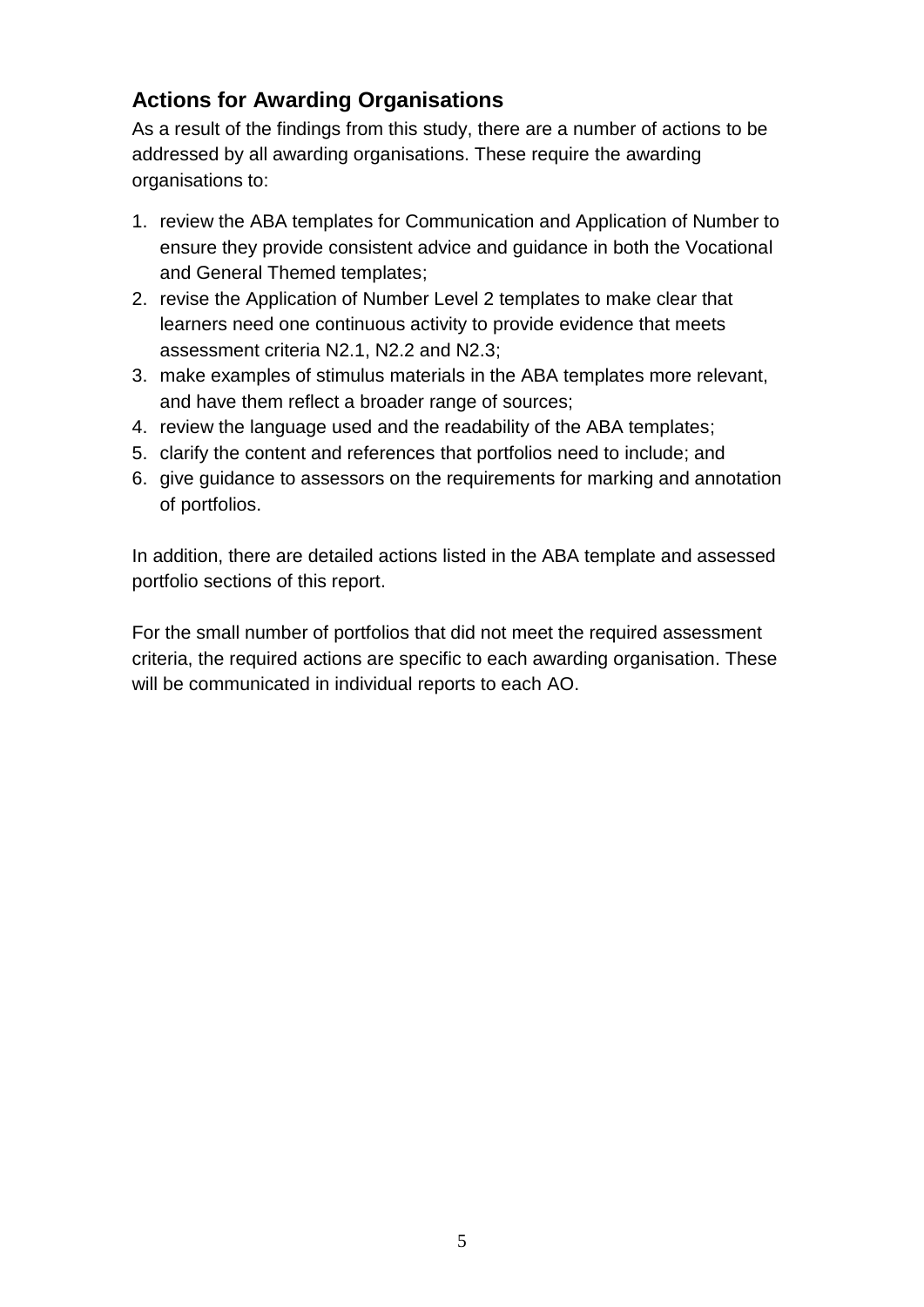## **Background**

- 1. The Department for Employment and Learning in Northern Ireland (DEL) introduced an Essential Skills Strategy in 2003. As a result, a new suite of qualifications – Essential Skills – was developed. This suite offers qualifications from Entry Level to Level 2 in Literacy/Communication and Numeracy/Application of Number. Since 2009, Essential Skills Information and Communication Technology (ICT) has also been available, at Levels 1 and 2.
- 2. The ES qualifications are designed to recognise learners' progression in terms of both underpinning knowledge and the application of skills. Each level incorporates and builds on the previous levels.
- 3. From 2004, ES qualifications replaced Key Skills provision within full-time further education programmes in colleges. All DEL funded apprenticeship and training programmes include ES qualifications where appropriate. Around 70 schools in Northern Ireland also now offer ES qualifications.
- 4. CCEA Accreditation is the regulator for all ES qualifications taken in Northern Ireland.
- 5. The suite of ES qualifications comprises:
	- Literacy at Entry Level;
	- Communication at Levels 1 and 2;
	- Numeracy at Entry Level;
	- Application of Number at Levels 1 and 2; and
	- ICT at Levels 1 and 2.
- 6. ES Communication has three components:
	- speaking and listening;
	- reading; and
	- writing.
- 7. ES Application of Number has three components:
	- understand and use mathematical information;
	- calculate and manipulate mathematical information; and
	- interpret results and communicate mathematical information.
- 8. These ES qualifications are only available in Northern Ireland, and there are three awarding organisations: City & Guilds, CCEA and NOCN.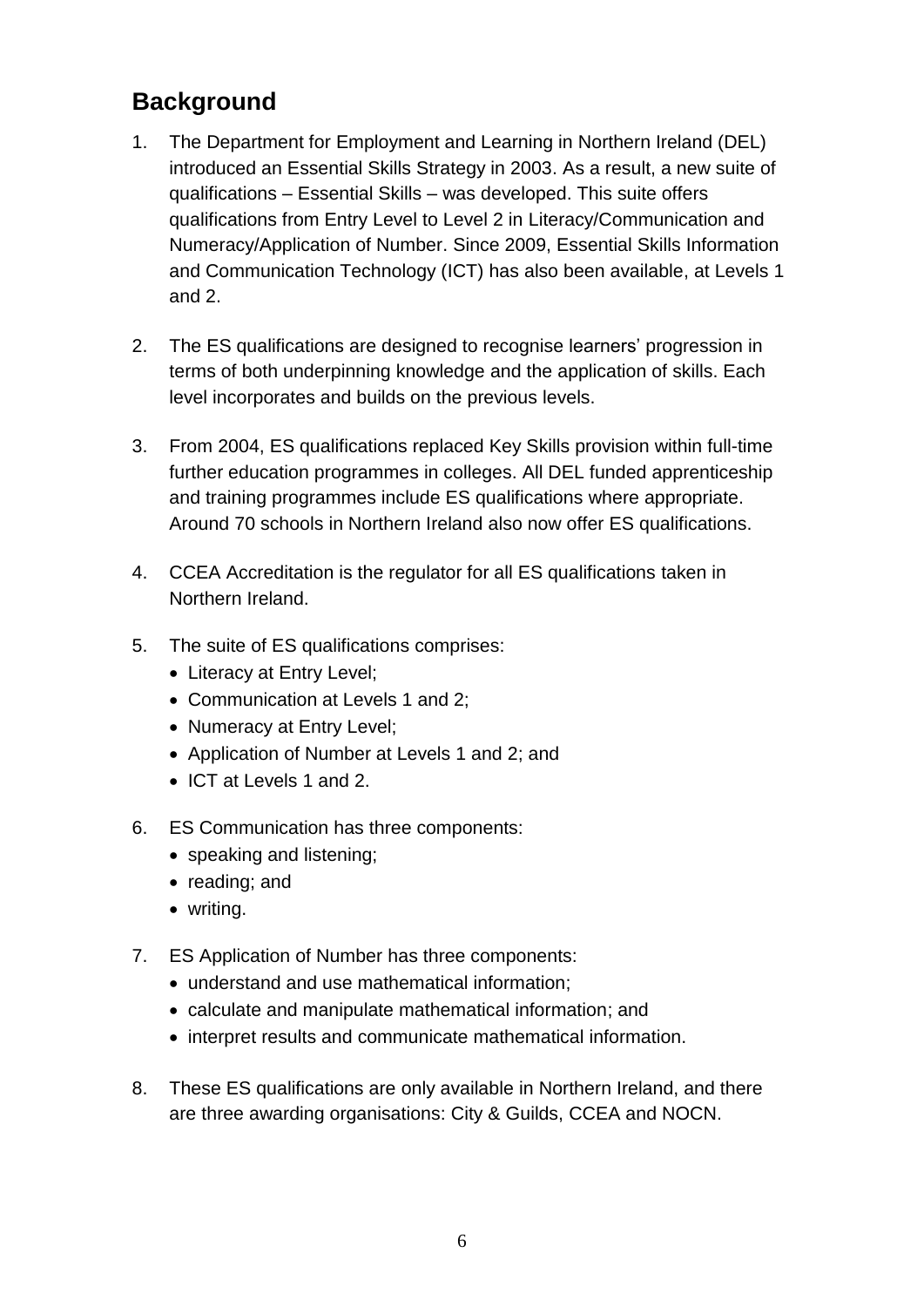- 9. The current assessment model for Essential Skills Communication and Application of Number at Levels 1 and 2 requires learners to complete:
	- a portfolio based on an Action-Based Activity (ABA); and
	- a supervised Desktop Task (DTT).
- 10. The AOs have devised templates for the ABA in General and Vocationally Themed areas. All three awarding organisations offer common DTTs.
- 11. Learners must pass both parts of the assessment to achieve the appropriate qualification.
- 12. The evidence that learners produce in the ABA must meet the standard at either Level 1 or Level 2. They also need to obtain a pass mark of at least 70% in a Level 1 or Level 2 DTT. Learners who take a Level 2 DTT and achieve at least 50% but less than 70% will be awarded a Level 1 qualification.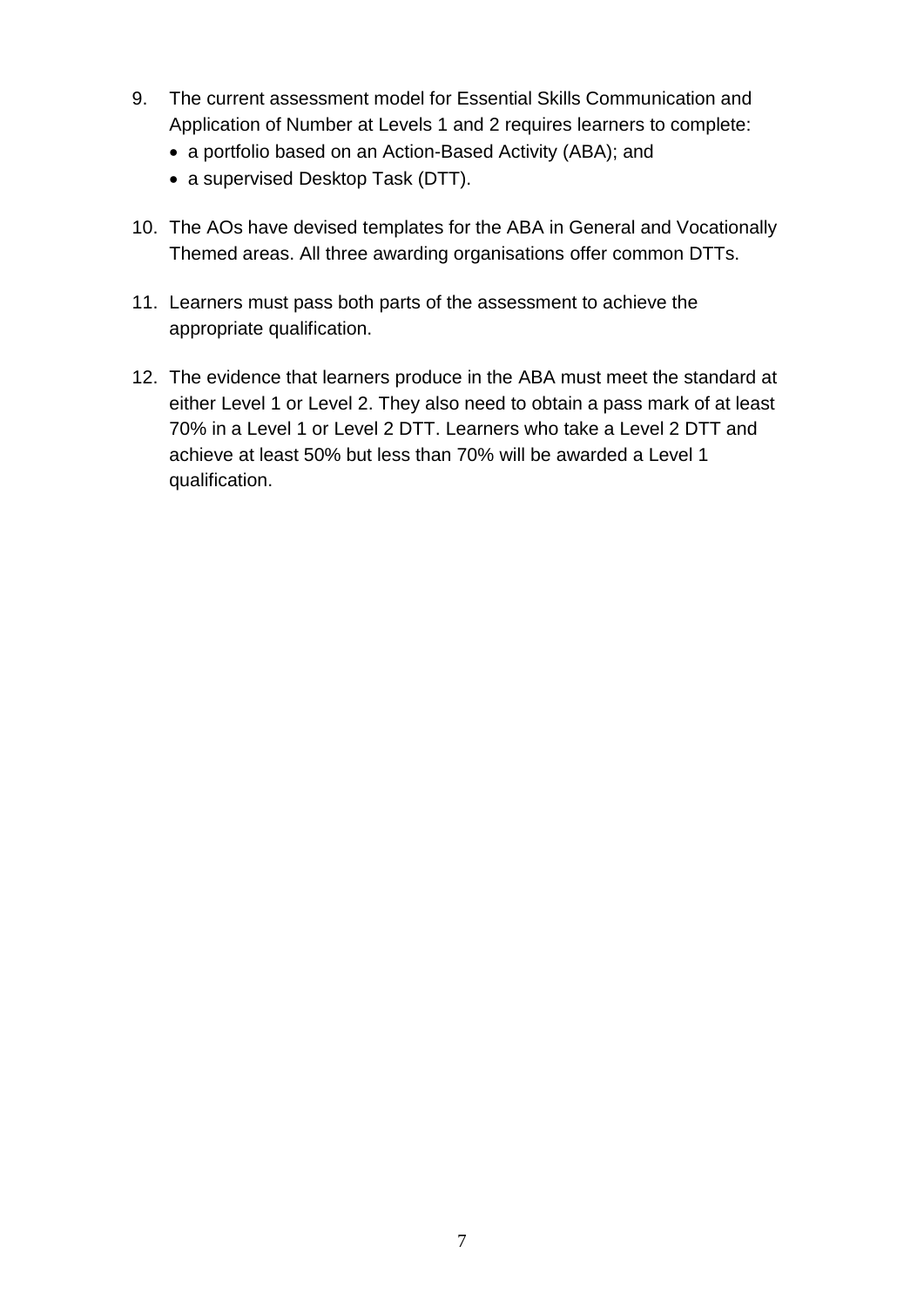## **Methodology**

- 13. This study focused on ABA templates and assessed ABA portfolios only. CCEA Accreditation employed subject experts in Communication and Application of Number to review how suitable the ABAs were. Their remit was:
	- to judge whether the ABA templates that awarding organisations have devised allow learners to meet the assessment criteria of the ES qualification at the relevant level; and
	- to review assessed ABA portfolios for Communication and Application of Number at Levels 1 and 2.
- 14. CCEA Accreditation selected the assessed ABA portfolios from a list provided by each awarding organisation.
- 15. The subject experts reviewed a total of 86 assessed ABA portfolios. This included 43 Communication portfolios (19 at Level 1 and 24 at Level 2) and 44 Application of Number portfolios (14 at Level 1 and 30 at Level 2).
- 16. Please note that some of the assessed ABA portfolios in the sample had not been internally or externally moderated.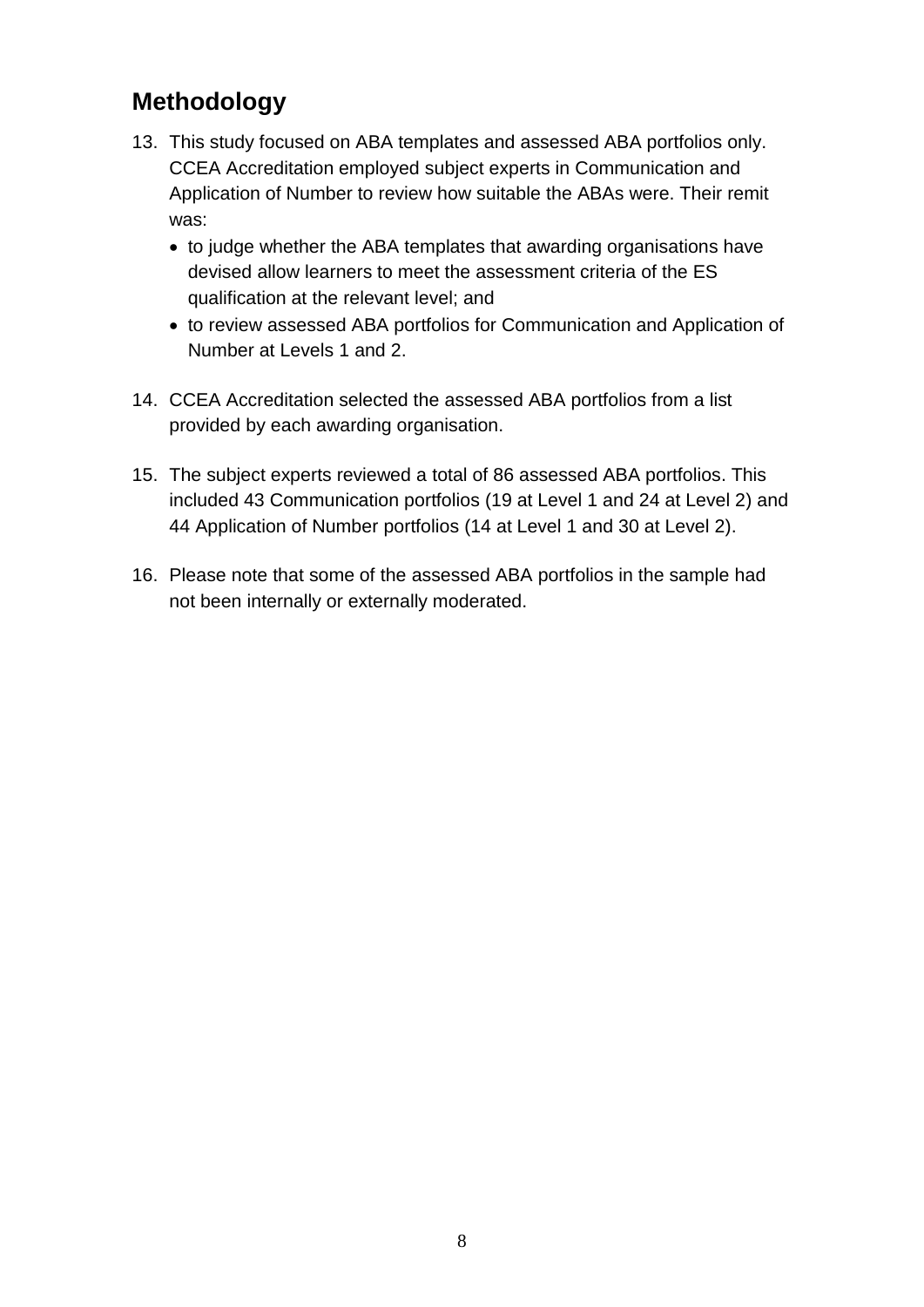# **Communication: ABA Templates**

### **Background**

- 17. Action-Based Activities (ABAs) are projects or assignments designed by the awarding organisation to allow learners to meet the Communication assessment criteria at Levels 1 and 2. Learners complete the activities during their programme of study. ABAs are assessed on the basis of the evidence in the learner's portfolio: they are internally assessed by the tutor, internally standardised in the centre, and externally moderated.
- 18. There are currently two types of ABA template General Themed and Vocationally Themed:
	- The General Themed templates were developed first and designed to be relevant to the adult population for whom the Essential Skills qualification was originally created.
	- The Vocationally Themed templates were developed later, as the qualification was rolled out to younger students, most of whom were studying vocational qualifications.

### **Findings**

- 19. The subject experts examined 10 ABA Communication templates: six General Themed and four Vocationally Themed. In each case, the templates gave learners the opportunity to generate the evidence needed, demonstrate competence and meet the assessment criteria at Level 1 and Level 2.
- 20. The ABA templates are published in colour. The language used is clear, appropriate, and of a standard that the intended audience should understand. The examples of stimulus materials given are mainly appropriate to the tasks. However, some ABA templates cite materials that are no longer current and would be difficult to find. This would be confusing for learners.
- 21. ABA templates contain many features such as headings, tables, symbols (ticks, exclamation marks, arrows and circles) and boxes for steps and tasks. However, these tools can actually become a barrier to understanding by making the templates look fussy and crowded. Colour can be an aid to understanding, but as many learners use black and white copies of the templates, they may not benefit from this.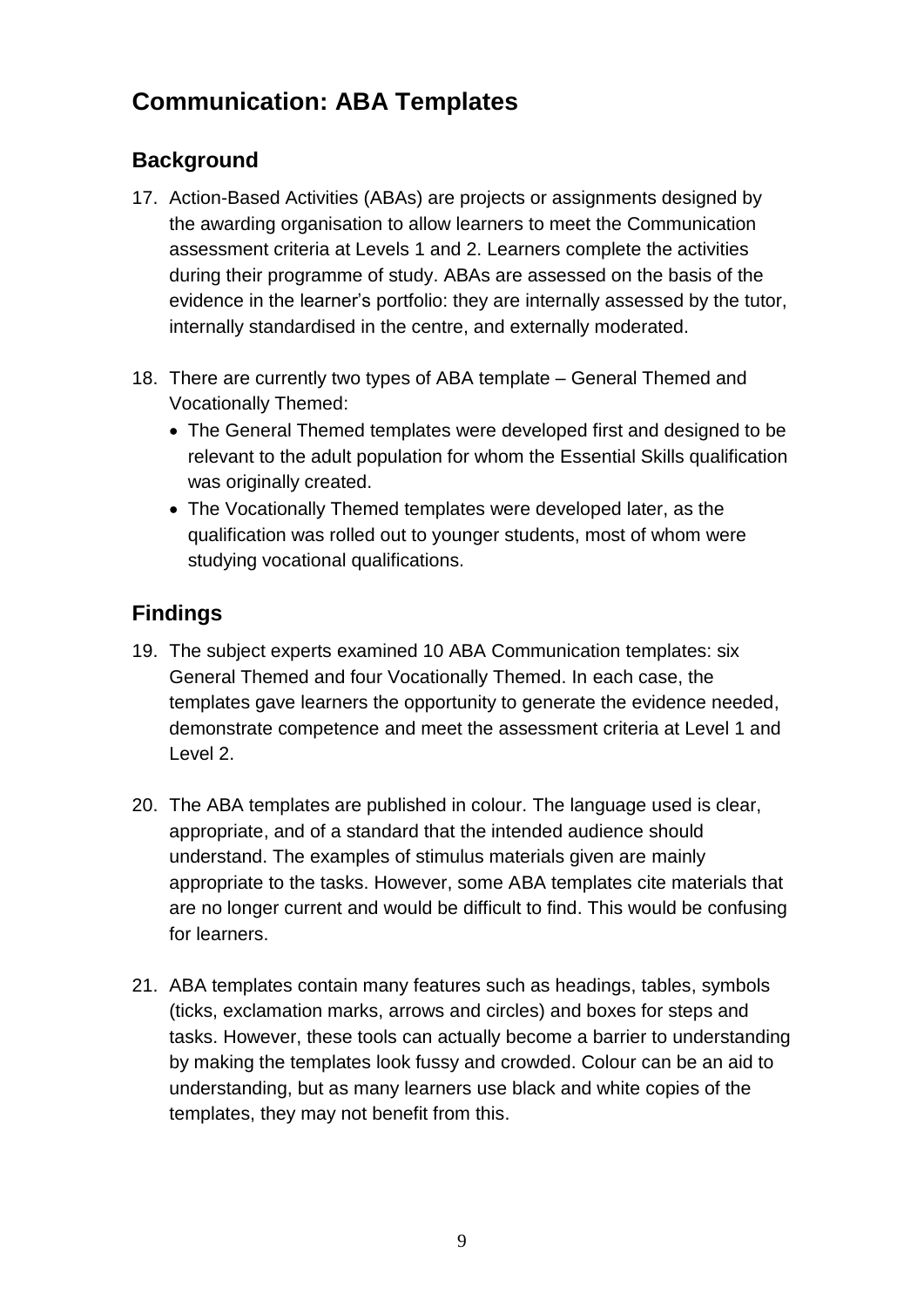- 22. The ABA templates indicate the additional criteria needed to achieve Level 2. However, the tutor needs to refer to these together with the Tutor Guide to understand the specific requirements of each level; the Guidance notes after the Standards and Evidence Requirements for each task leave the tutor in no doubt about the requirements for a portfolio. Tutors also need to be familiar with the Adult Literacy Core Curriculum; this describes in detail the skills and knowledge that learners need in order to achieve each level.
- 23. In general, the ABA templates allow learners to generate evidence that they have met the assessment criteria at the appropriate level. However, some of the tasks suggested in 'More action based activity ideas' on the final page of each ABA template would not meet the assessment criteria. The Vocationally Themed ABA templates give a lot more direction and guidance than the General Themed ones.
- 24. It is unlikely that learners would be able to use the ABA templates independently to build a portfolio. Most learners, particularly those at Level 1 who are new to the experience of compiling a portfolio, would need a lot of support and direction from the tutor, as it is difficult to distinguish in the templates between what is advised, what is an example and what is necessary.

#### **Required Actions**

- 25. Provide specific guidance to clarify language and terminology, such as:
	- **'read relevant documents'** what exactly does 'relevant' mean?
	- **'shorter written document'** what exactly does 'shorter' mean?
	- **'use of image'** how are images to be used?
- 26. Revise the ABA templates to ensure that both the Vocational and the General Themed ABAs give consistent advice and guidance. As part of this revision, update the examples and suggested reading material in the templates and improve their readability.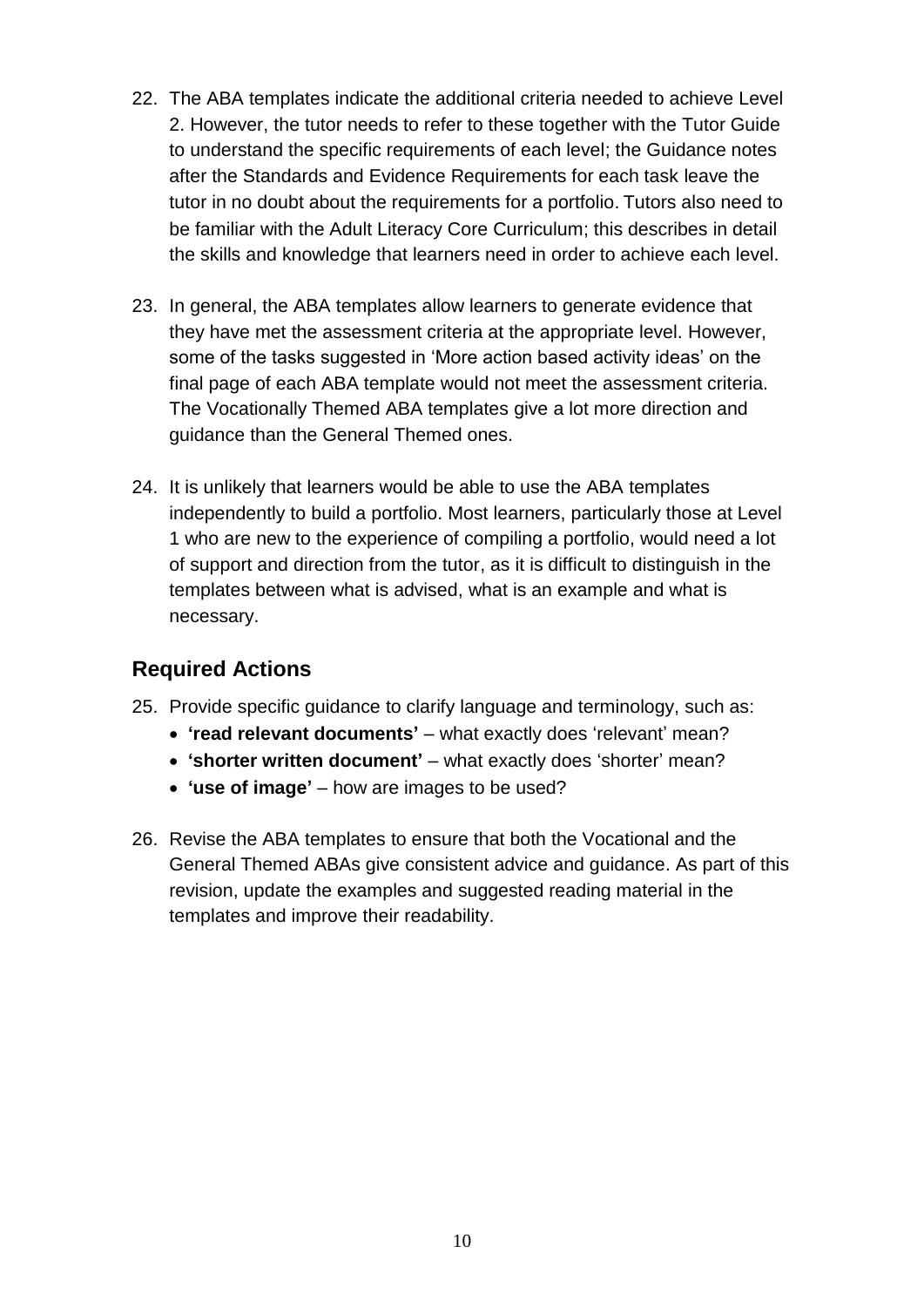# **Communication: Assessed ABA Portfolios**

### **Background**

- 27. Subject experts reviewed a total of 43 Communication portfolios: 19 at Level 1 and 24 at Level 2.
- 28. Each Level 1 portfolio should contain evidence for these assessment criteria:
	- *C1.1 Take part in either a one-to-one discussion or a group discussion.*
	- *C1.2 Read and obtain information from at least one document.*
	- *C1.3 Write two different types of document.*
- 29. Each Level 2 portfolio should contain evidence for these assessment criteria:
	- *C2.1a Take part in a group discussion.*
	- *C2.1b Give a talk of at least four minutes.*
	- *C2.2 Read and summarise information from at least two documents about the same subject. Each document must be a minimum of 500 words long.*
	- *C2.3 Write two different types of document, each one giving different information. One document must be at least 500 words long.*

### **Findings**

*Level 1*

- 30. Seventeen of the 19 portfolios at Level 1 met the assessment criteria.
- 31. *C1.1 Take part in either a one-to-one discussion or a group discussion.* Most portfolios provided clear evidence, through tutor annotation and supporting documentation, of how learners had met the assessment criteria. However, in three portfolios there was no information from tutors on learners' performance and how they had met the standard.
- 32. *C1.2 Read and obtain information from at least one document.* Generally this task was completed satisfactorily, with source documents of an appropriate length and content. Learners had extracted information from the source documents and used it to inform one or more of their written documents. However:
	- in two portfolios, information was selected but not then used for any purpose;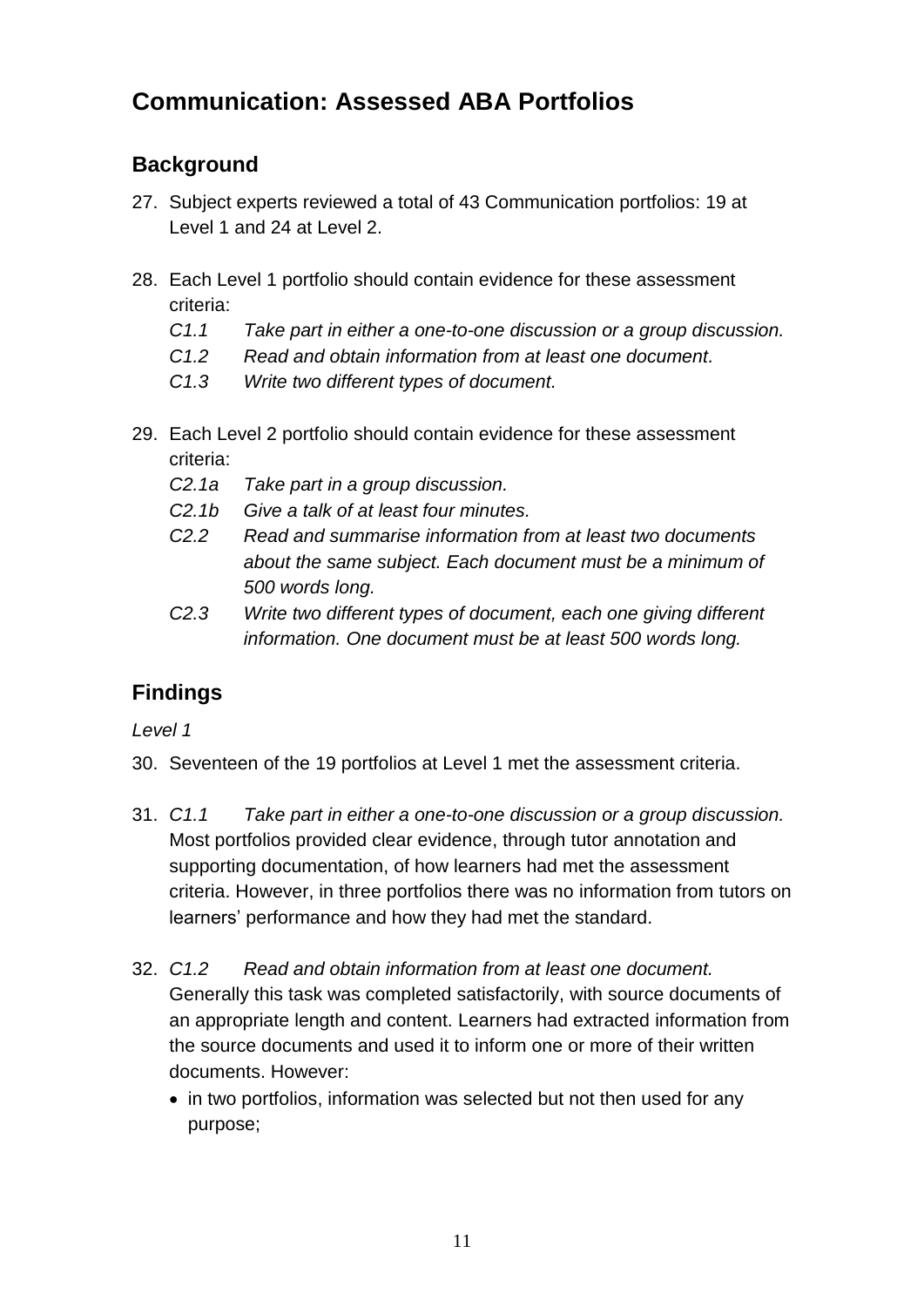- $\bullet$  one portfolio had a source document that was too complex for Level 1 the learner had copied information from this but not used it in the written or oral task; and
- three other portfolios did not include the source document, just the website address.

There was also one issue of authenticity, where a learner highlighted some points on the document and someone else summarised these points (using very different handwriting and a level of language beyond that shown by the learner) in the margin. In 'information obtained', the learner copied these points word for word, and the tutor noted 'candidate has identified the main points of the reading document and used information to suit the purpose'. This should have been picked up during the internal moderation process.

#### 33. *C1.3 Write two different types of document.*

These documents were mostly well written, fit for purpose and informed by details extracted from the source document. This showed that the learners had read and understood the source document for a particular purpose. However:

- two portfolios did not use information from the source documents;
- $\bullet$  in one portfolio the written documents were too short for Level 1 each was just three sentences long (74 and 58 words respectively); and
- one written document had an incorrect paragraph structure, consisting of a list of simple sentences rather than continuous prose.

#### *Level 2*

34. Twenty-two of the 24 portfolios at Level 2 met the assessment criteria.

35. *C2.1a Take part in a group discussion.*

Only 10 of the 24 portfolios were supported by tutor records with details of the learner's participation in a group discussion and how they met the standard. Other supporting evidence of learners' work included notes, background reading and ideas for the contributions they intended to make. Fourteen portfolios had supporting material from learners but no tutor commentary on their performance.

#### 36. *C2.1b Give a talk of at least four minutes.*

Only 14 of the 24 portfolios were supported by tutor records with details on how the learner had met the standard. Other supporting evidence of learners' work included notes, presentations and self-evaluation. Again, the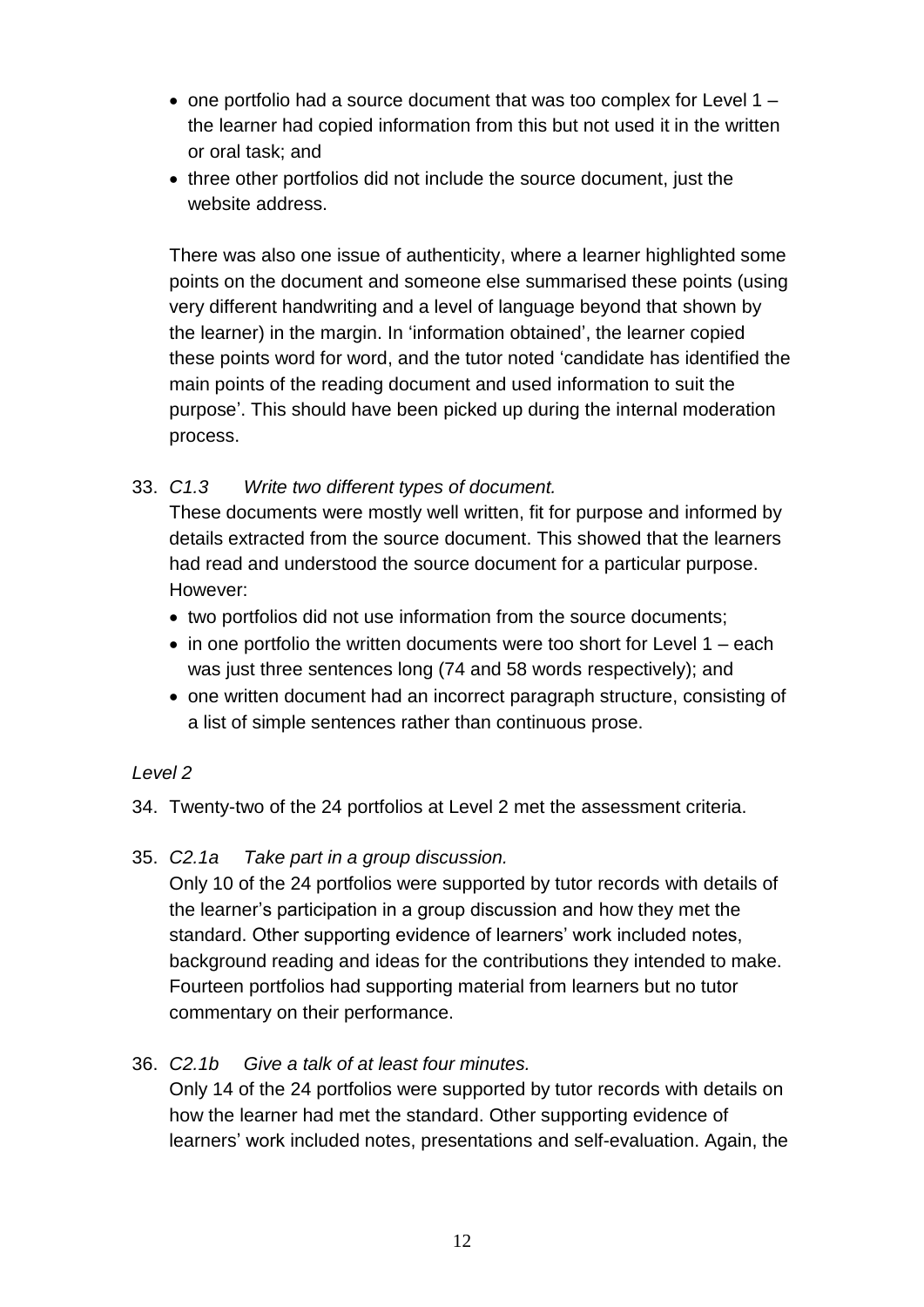remaining 10 portfolios lacked tutor records on how learners had met the assessment criteria.

37. *C2.2 Read and summarise information from at least two documents about the same subject. Each document must be a minimum of 500 words long.* 

Most portfolios provided evidence that learners had read relevant documents, identified the main points and used them to inform one or both of their written documents. However, in one portfolio it was impossible to know what was part of the source documents and what was the learner's work. Another portfolio used a complete safety handbook, which was already summarised and in numbered points; the learner had then copied the first sentence of each point word for word.

38. *C2.3 Write two different types of document, each one giving different information. One document must be at least 500 words long.*  Most portfolios provided evidence that learners had met the standard. The documents were well structured and used correct format and language, and the tone and style were generally appropriate to the audience and task. However:

- two portfolios had errors in spelling, punctuation and grammar (SPaG), and one of the tutors had not highlighted these;
- one portfolio included a poster that had insufficient text to generate evidence for Level 2; and
- one portfolio included only one document written by the learner.

#### *General*

- 39. Use of Image: The use of images was problematic in a number of portfolios; learners had inserted the images with no indication how or to what effect they were being used. Images need to convey information to the audience or clarify points being made.
- 40. Marking and Annotation: There was an inconsistent approach to marking and annotation in the portfolios sampled. In some cases, the annotation was personalised, giving encouragement to the learner and indicating where they had met the assessment criteria. In others, it consisted mainly of reference numbers and the 'evidence requirements' copied word for word. Some had no ticks, comments or notes from tutors to indicate whether the learner had met the assessment criteria and, if they had, what aspects of the task allowed the tutor to make that judgement. Some portfolios also included unnecessary materials, and it was unclear which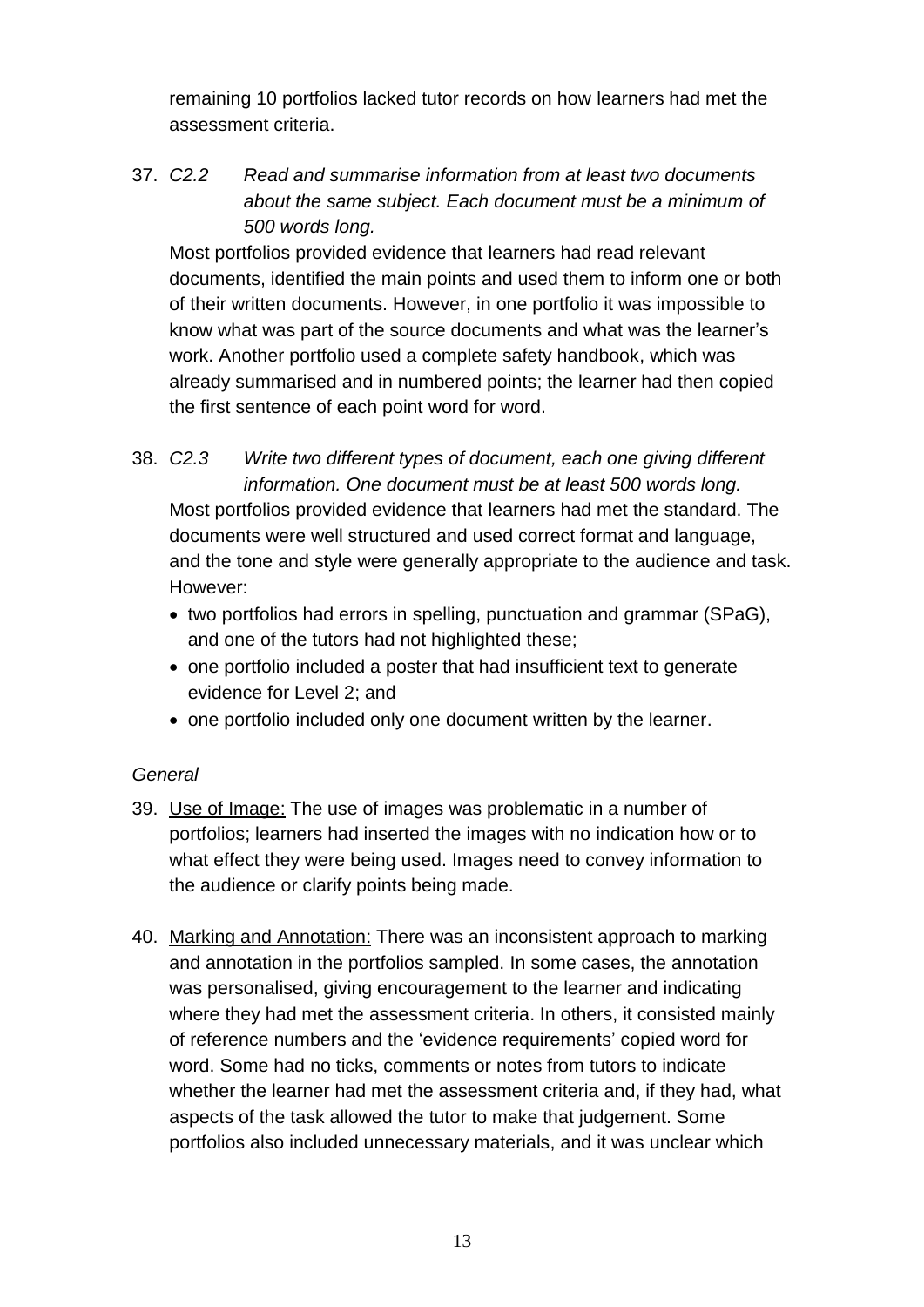materials were used for teaching and learning and which were assessment evidence.

### **Required Actions**

*Level 1* 

- 41. Include evidence in all portfolios that shows how learners have met the assessment criteria for taking part in either a one-to-one or a group discussion.
- 42. Clarify the appropriate use, length and relevance of source documents.
- 43. Emphasise the importance of the internal moderator's role in the quality assurance process of the ABA.

#### *Level 2*

- 44. Include evidence of learners' performance in all portfolios that shows how they have met the assessment criteria for taking part in a group discussion and giving a talk of at least 4 minutes.
- 45. Clarify the requirements for portfolio building, including details on the content and references that learners need to include.
- 46. Clarify how to mark portfolios, particularly in the area of spelling, punctuation and grammar.

#### *General*

- 47. Give clarification on the appropriate use of images: to convey information to the audience or to clarify points being made.
- 48. Give clarification to assessors on a consistent approach to marking and annotation.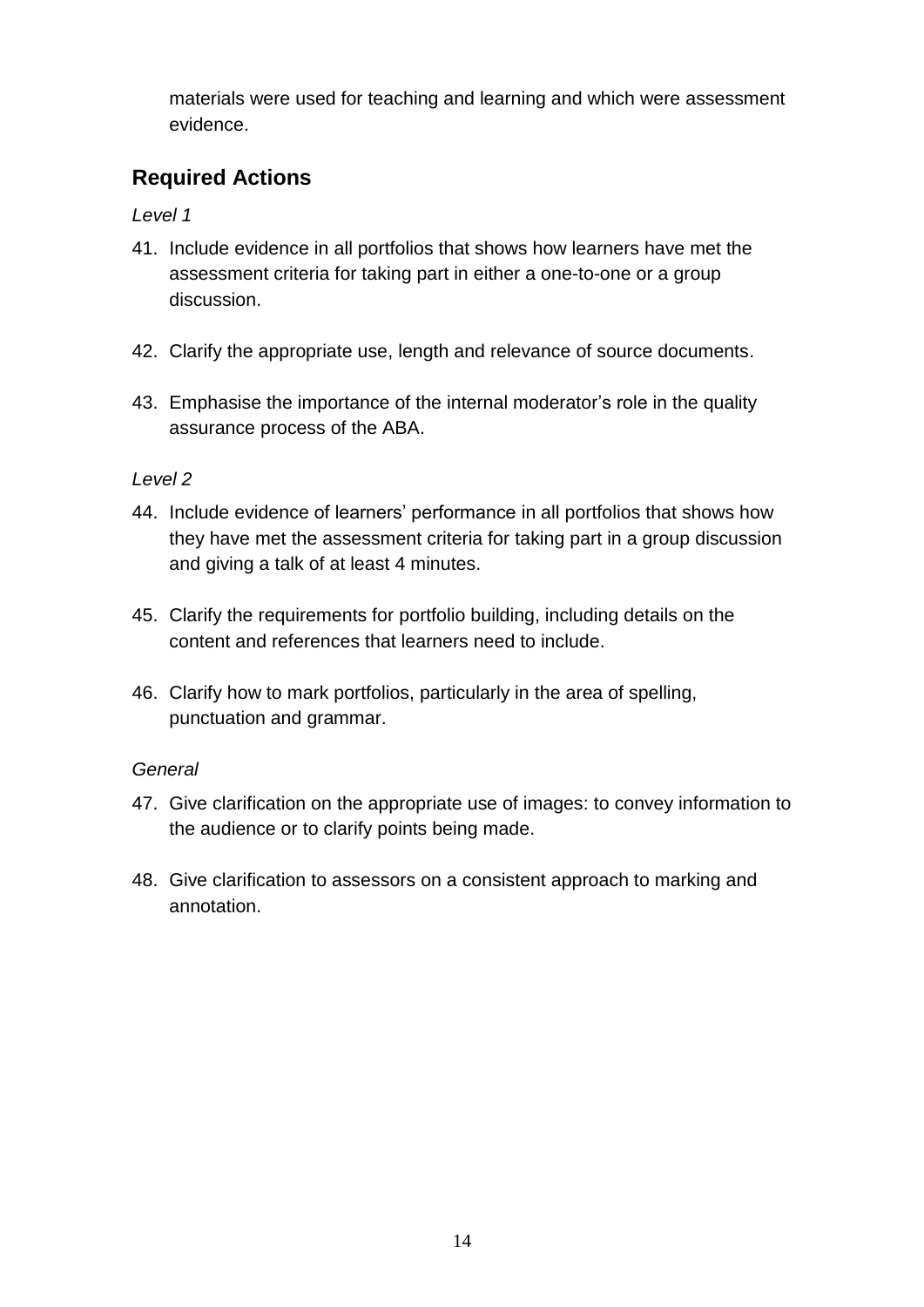# **Application of Number: ABA Templates**

### **Background**

- 49. Action-Based Activities (ABAs) are projects or assignments designed by the awarding organisation to allow learners to meet the Application of Number assessment criteria at Levels 1 and 2. Learners complete the activities during their programme of study. ABAs are assessed on the basis of the evidence in the learner's portfolio: they are internally assessed by the tutor, internally standardised in the centre, and externally moderated.
- 50. There are currently two types of ABA template General Themed and Vocationally Themed:
	- The General Themed templates were developed first and designed to be relevant to the adult population for whom the Essential Skills qualification was originally created.
	- The Vocationally Themed templates were developed later, as the qualification was rolled out to younger students, most of whom were studying vocational qualifications.

### **Findings**

- 51. The subject experts examined 10 ABA Application of Number templates: five General Themed and five Vocationally Themed. In each case, the templates gave learners the opportunity to generate the evidence needed, demonstrate competence and meet the assessment criteria at Level 1.
- 52. None of the ABA templates at Level 2 indicate that in order to meet the assessment criteria learners need to have at least one continuous activity that provides evidence for N2.1, N2.2 and N2.3.
- 53. The ABA templates are published in colour. The language used is clear, appropriate, and of a standard that the intended audience should understand.
- 54. The layout of the ABA templates is not particularly clear. They contain a lot of writing which makes them look fussy and overcrowded.
- 55. Some of the main components of the assessment criteria, such as describing results, appear in a checklist or beside an exclamation mark but are not mentioned in the body of the text.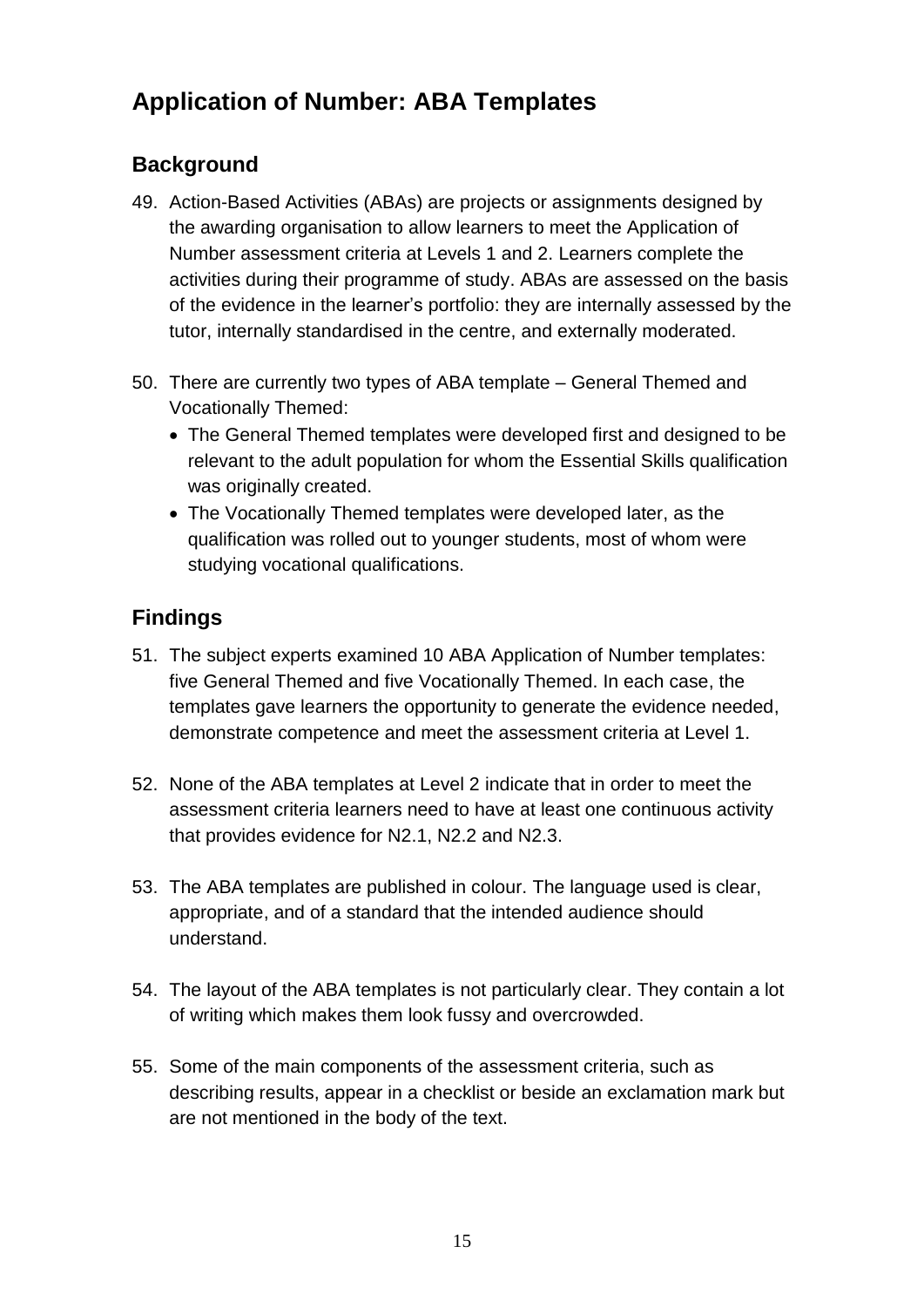- 56. The ABA templates do not define the terms chart, graph and diagram or specify the requirements for these (for example that learners cannot use a chart or graph that they have created themselves).
- 57. The ABA templates as written allow each learner to provide evidence that can be authenticated.
- 58. Assessors are able to:
	- understand the assessment as described in the templates;
	- apply the assessment criteria accurately and consistently; and
	- differentiate between Level 1 and Level 2.
- 59. It is clear what *types* of assessment evidence are acceptable; these are set out in a table format. However, it is not clear what *quantity* of evidence is acceptable. In the General Themed ABA templates, the number '3' beside each type of calculation implies that learners should produce three examples of each. In the Vocationally Themed ABA templates, there are ticks – not numbers – beside each type of calculation.

### **Required Actions**

- 60. Include clear instructions in all ABA templates stating that learners need to have one continuous activity to provide evidence to meet assessment criteria N2.1, N2.2 *and* N2.3.
- 61. Make some of the examples of stimulus materials given more relevant for learners, and ensure that they reflect a broader range of the types of sources that learners could use.
- 62. Review the level, layout and amount of language used, to avoid disadvantaging learners with poor reading skills.
- 63. Give clear definitions of a chart, graph and diagram, and make clear which sources are unacceptable.
- 64. Set clear rules on the number and types of calculations that are acceptable, and present these in a clear and consistent format for both General and Vocationally Themed ABA templates.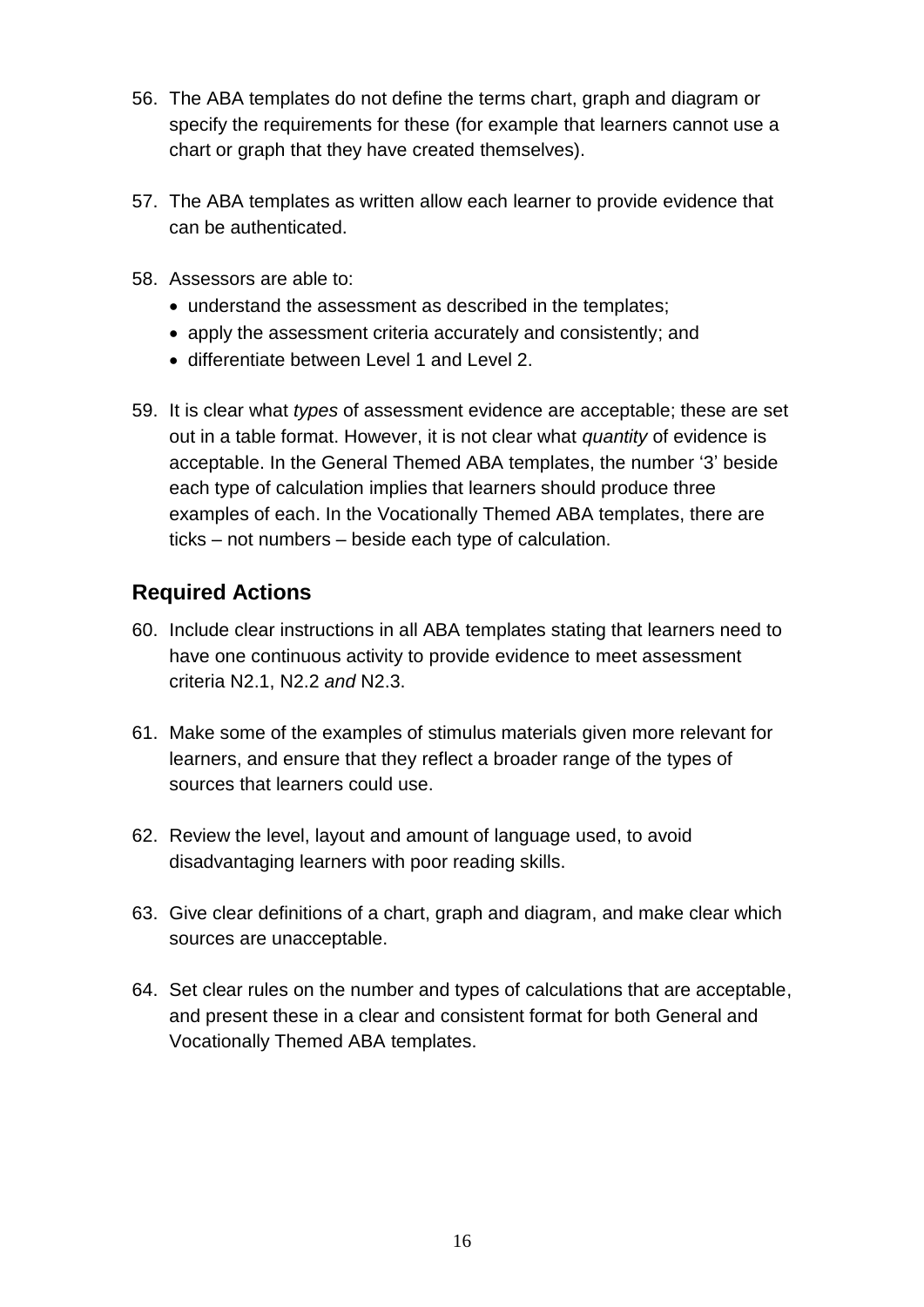# **Application of Number: Assessed ABA Portfolios**

### **Background**

- 65. Subject experts reviewed a total of 44 Application of Number portfolios: 14 at Level 1 and 30 at Level 2.
- 66. Each Level 1 portfolio should contain evidence for these assessment criteria:
	- *N1.1 Interpret information from two different sources. At least one source must include a table, chart, graph or diagram.*
	- *N1.2 Carry out and check calculations to do with:*
		- *a. amounts or sizes*
		- *b. scales or proportion*
		- *c. handling statistics.*
	- *N1.3 Interpret the results of your calculations and present your findings – in two different ways using charts or diagrams.*
- 67. Each Level 2 portfolio should contain evidence for these assessment criteria:
	- *N2.1 Interpret information from a suitable source.*
	- *N2.2 Use your information to carry out calculations to do with:*
		- *a. amounts or sizes*
		- *b. scales or proportion*
		- *c. handling statistics*
		- *d. using formulae.*
	- *N2.3 Interpret the results of your calculations and present your findings.*

*Carry out at least one activity that includes tasks for all three of N2.1, N2.2 (a or b or c or d) and N2.3.*

*Overall, through one or more activities you must:*

- *use two different sources which include material containing a chart or graph (N2.1);*
- *do calculations for a, b, c and d (N2.2); and*
- *present findings in two different ways using charts, graphs or diagrams (N2.3).*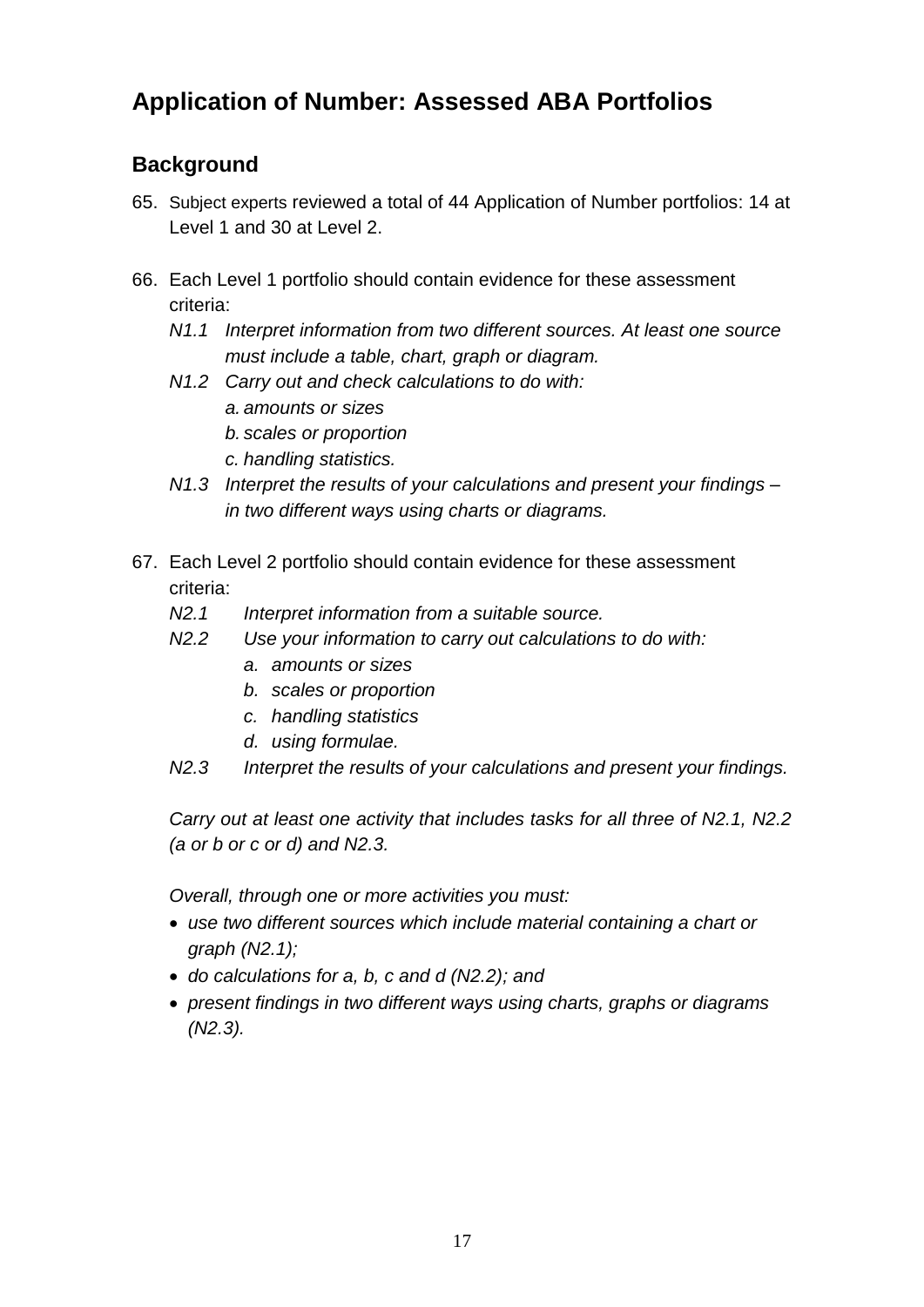### **Findings**

*Level 1*

- 68. *N1.1 Interpret information from two different sources. At least one source must include a table, chart, graph or diagram.*  One portfolio used a graph that a learner had created. This does not meet the assessment criteria. Three of the portfolios that had used suitable external sources did not reference these sources. All the portfolios had sufficient written explanations of suitable calculations that the learners would use.
- 69. *N1.2 Carry out and check calculations to do with* 
	- *a. amounts or sizes*
	- *b. scales or proportion*
	- *c. handling statistics.*

All portfolios demonstrated this standard well except one, which did not show any evidence of calculation checks. In most portfolios the learner had used inverse calculations to check results. In some, they had used a calculator.

#### 70. *N1.3 Interpret the results of your calculations and present your findings – in two different ways using charts or diagrams.*

All portfolios included evidence of the interpretation of results. This standard was demonstrated particularly well. Learners presented their findings in a number of ways, for example charts, tables and tally charts. However:

- in one portfolio the learner used a graph to present findings, which is not acceptable at Level 1;
- one portfolio did not contain any description of results; and
- one portfolio described results for the pie chart but had no description of the pie chart.

#### *Level 2*

#### 71. *N2.1 Interpret information from a suitable source.*

In the majority of portfolios reviewed, learners had included an introduction describing how they intended to get the information. However, 11 portfolios did not have this introduction – only a list of sources used. Most sources selected were acceptable, but one portfolio did not include a chart or graph as a source, and another portfolio had used a map as a distance chart. This does not meet the assessment criteria. All portfolios included a written explanation of the method learners would use for their calculations.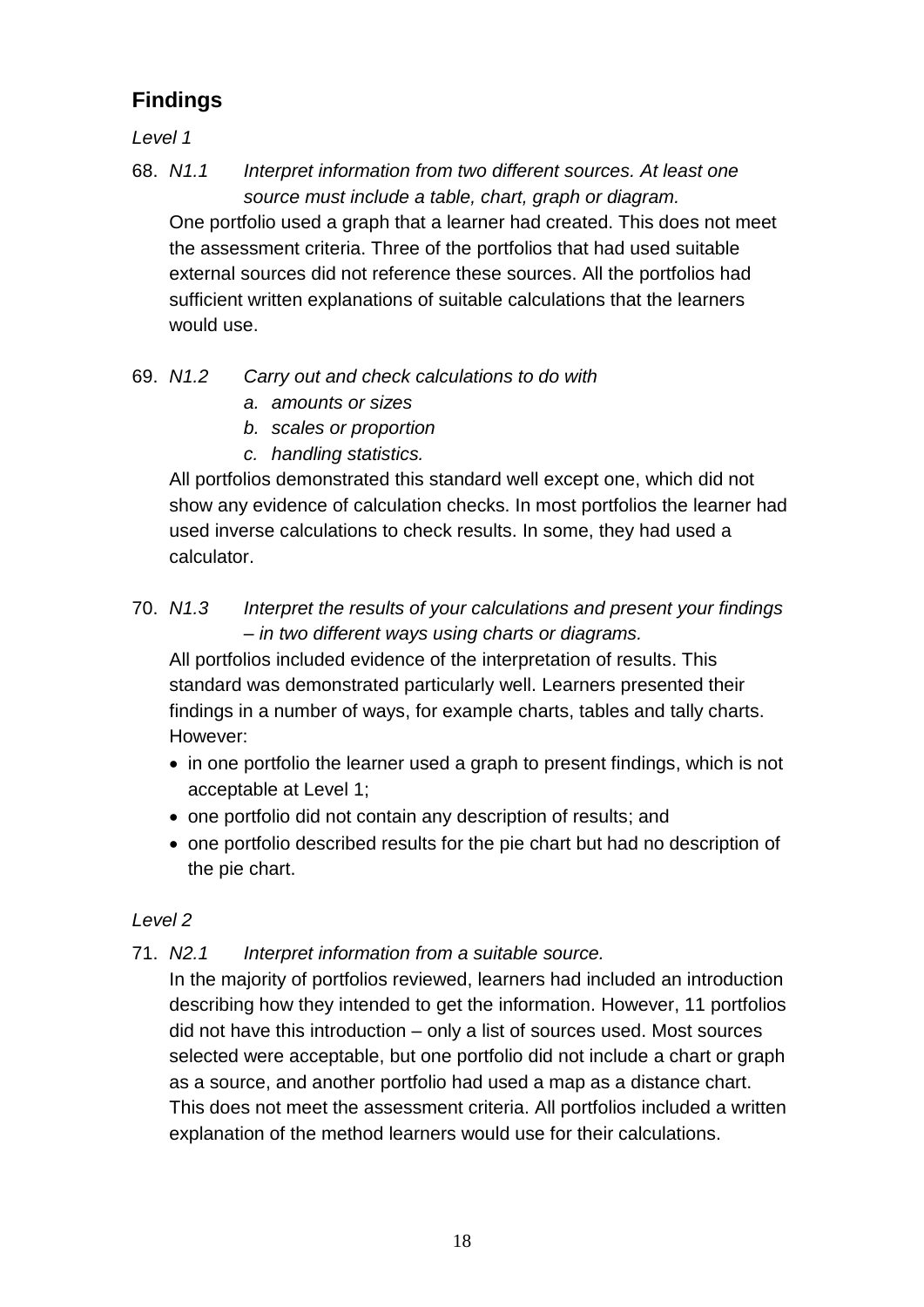- 72. *N2.2 Use your information to carry out calculations to do with:*
	- *a. amounts or sizes*
	- *b. scales or proportion*
	- *c. handling statistics*
	- *d. using formulae.*

All portfolios showed methods and appropriate levels of accuracy for the calculations carried out. In most portfolios, this standard was well demonstrated. In most portfolios the learner had used inverse calculations and estimations to check results. Eleven portfolios indicated that the learner had used a calculator to check results, which is not an acceptable method of checking.

73. *N2.3 Interpret the results of your calculations and present your findings.* All portfolios contained evidence of selecting appropriate ways to present learners' findings.

### **Required Actions**

*Level 1*

- 74. Clarify what type of sources are valid, for example that it is not acceptable to use the learner's own work as a source document.
- 75. Include clear, accurate references for all sources of information used.
- 76. Include evidence of calculation checks in all portfolios.
- 77. Clarify what is acceptable as a calculation check, for example that using a calculator is not suitable.
- 78. Ensure that all learners describe the results in their charts and/or diagrams.
- 79. Clarify suitable ways to present findings, highlighting that a graph is not acceptable at Level 1.

*Level 2*

- 80. Ensure that all portfolios describe how the learners are going to obtain results.
- 81. Include clear, accurate references for all sources of information used.
- 82. Include evidence of calculation checks in all portfolios.
- 83. Clarify what is acceptable as a calculation check, for example that using a calculator is not suitable.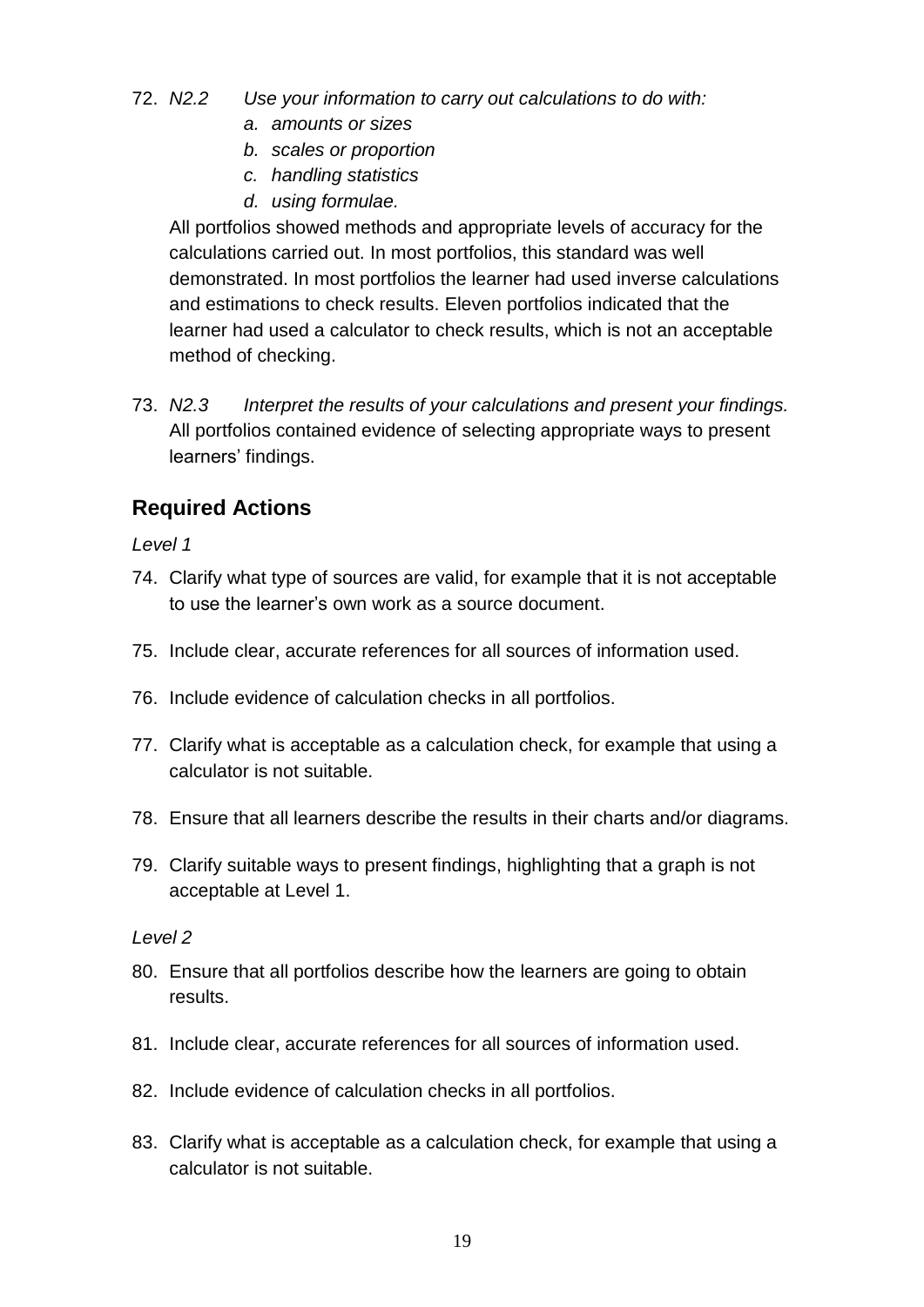# **Conclusions**

- 84. The ABA templates for Communication at Levels 1 and 2 and the Application of Number at Level 1 allow the learner to generate the evidence needed, demonstrate competence and meet the appropriate assessment criteria.
- 85. The current templates for Application of Number at Level 2 do not provide this opportunity. These need to be revised to make clear that learners need one continuous activity to provide evidence that meets assessment criteria N2.1, N2.2 and N2.3.
- 86. Of the assessed ABA portfolios in the sample, the following met the required assessment criteria:
	- 17 of 19 Communication portfolios assessed at Level 1;
	- 22 of 24 Communication portfolios assessed at Level 2;
	- 10 of 14 Application of Number portfolios assessed at Level 1; and
	- 27 of 30 Application of Number portfolios assessed at Level 2.
- 87. Each of the awarding organisations examined had a small number of assessed ABA portfolios that did not meet the required assessment criteria. However, a high percentage of portfolios did meet the assessment criteria across all awarding organisations. This gives confidence that standards are being applied consistently.
- 88. For the small number of portfolios that did not meet the required assessment criteria, the required actions will appear in the monitoring report specific to each awarding organisation.